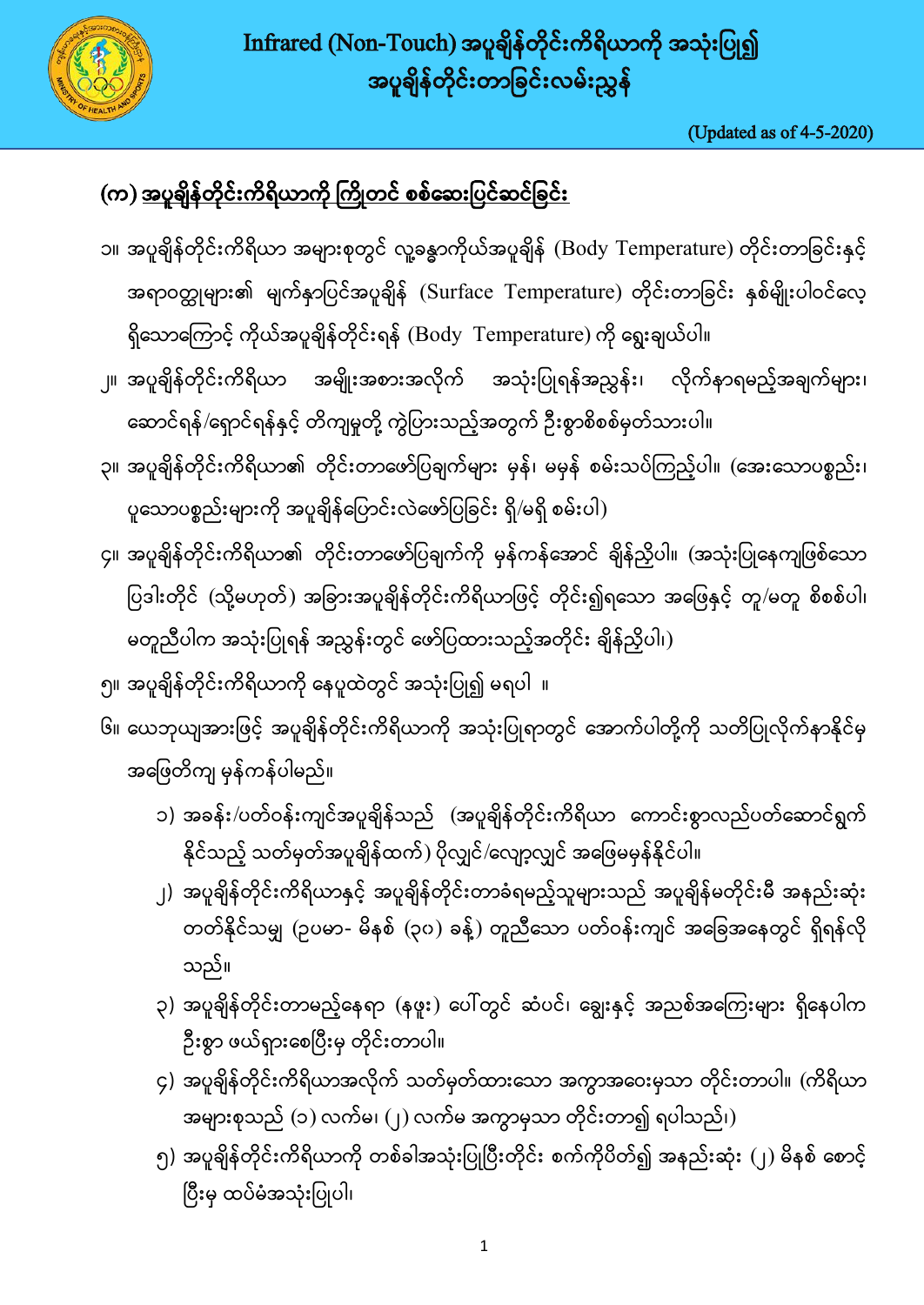၆) လူတစ်ဦးတည်းကို သေချာစေရန် ထပ်မံတိုင်းတာလိုပါက (၁၅) မိနစ် ခြားပြီးမှ တိုင်းတာပါ၊  $(\mathfrak{J}$ မဟုတ် $)$  အခြားအပူချိန်တိုင်းနည်းလမ်းများကို အသုံးပြုပါ၊

## (ခ) <u>အပူချိန်တိုင်းရာတွင် COVID-19 ရောဂါ ကူးစက်မှုမှကာကွယ်နိုင်ရန် အောက်ဖော်ပြပါ</u> <u>အချက်များလိုက်နာ ဆောင်ရွက်ရန် လိုအပ်ပါသည်။</u>

၁။ တိုင်းတာမည့်သူနှင့် တိုင်းတာခြင်းခံရမည့်သူ နှစ်ဦးစလုံး အကာအကွယ်ဝတ်ဆင်မှုကို သတ်မှတ်ချက် နှင့်အညီ ဝတ်ဆင်ရန် လိုအပ်သည်။ အကာအကွယ်ဝတ်စုံအသီးသီး၏ ဝတ်ဆင်နည်းနှင့် ချွတ်နည်း အဆင့်ဆင့်အား စနစ်တကျ ကြိုတင်လေ့ကျင့်သင်ကြားပေးရမည်ဖြစ်ပါသည်။

(၁-က) အပူချိန်တိုင်းတာစစ်ဆေးပေးမည့်သူများနှင့် ရောဂါစမ်းသပ်စစ်ဆေးပေးမည့်သူများ အနေဖြင့် လုပ်ငန်းဆောင်ရွက်ရာတွင် အောက်ပါအကာအကွယ်များကို ဝတ်ဆင်ရပါမည်။

- $\triangleright$ ာဘမန်ပြည်သူများကို တိုင်းတာစစ်ဆေးမည်ဆိုပါက -
	- နွဲစိတ်ခန်းသုံး ပါးစပ်နှင့်နှာခေါင်းစည်း (Surgical Mask)
	- လက်အိတ် (Glove) တို့ကို ဝတ်ဆင်ရပါမည်။
- $\triangleright$  အသွားအလာကန့်သတ်ခံရသူများကို တိုင်းတာစစ်ဆေးမည်ဆိုပါက -
	- ရွဲစိတ်ခန်းသုံး ပါးစပ် နှင့် နှာခေါင်းစည်း (Surgical Mask)
	- $\bullet$  လက်အိတ် (Glove)
	- က က (Face Shield)
	- **-** ခါးစည်းရှေ့ကာ (Apron) တို့ကို ဝတ်ဆင်ရပါမည်။
- $\triangleright$  ရောဂါရှိသူနှင့် ထိတွေ့ခဲ့ဖူးသူကို တိုင်းတာစစ်ဆေးမည်ဆိုပါက (ကျန်းမာရေးဝန်ထမ်းများမှ ဦးစားပေး တာဝန်ယူ တိုင်းတာစစ်ဆေးသင့်ပါသည်) -
	- N95 ပါးစပ်ံ နှင့် နှာခေါင်းစည်း
	- လက်အိတ်  $(Glove)$
	- မျက်နှာကာ (Face Shield)
	- အပေါ်ဝတ်ရုံ (Gown) တို့ကို ဝတ်ဆင်ရပါမည်။

## $\triangleright$  ရောဂါလက္ခဏာရှိသူများကို တိုင်းတာစစ်ဆေးမည်ဆိုပါက (ကျန်းမာရေးဝန်ထမ်းများမှသာ တိုင်းတာစစ်ဆေးရပါမည်) -

- N95 ပါးစပ်ံ နှင့် နှာခေါင်းစည်း
- $\bullet$  လက်အိတ် (Glove)
- မျက်စိကာ $(Goggle)$
- (Gown)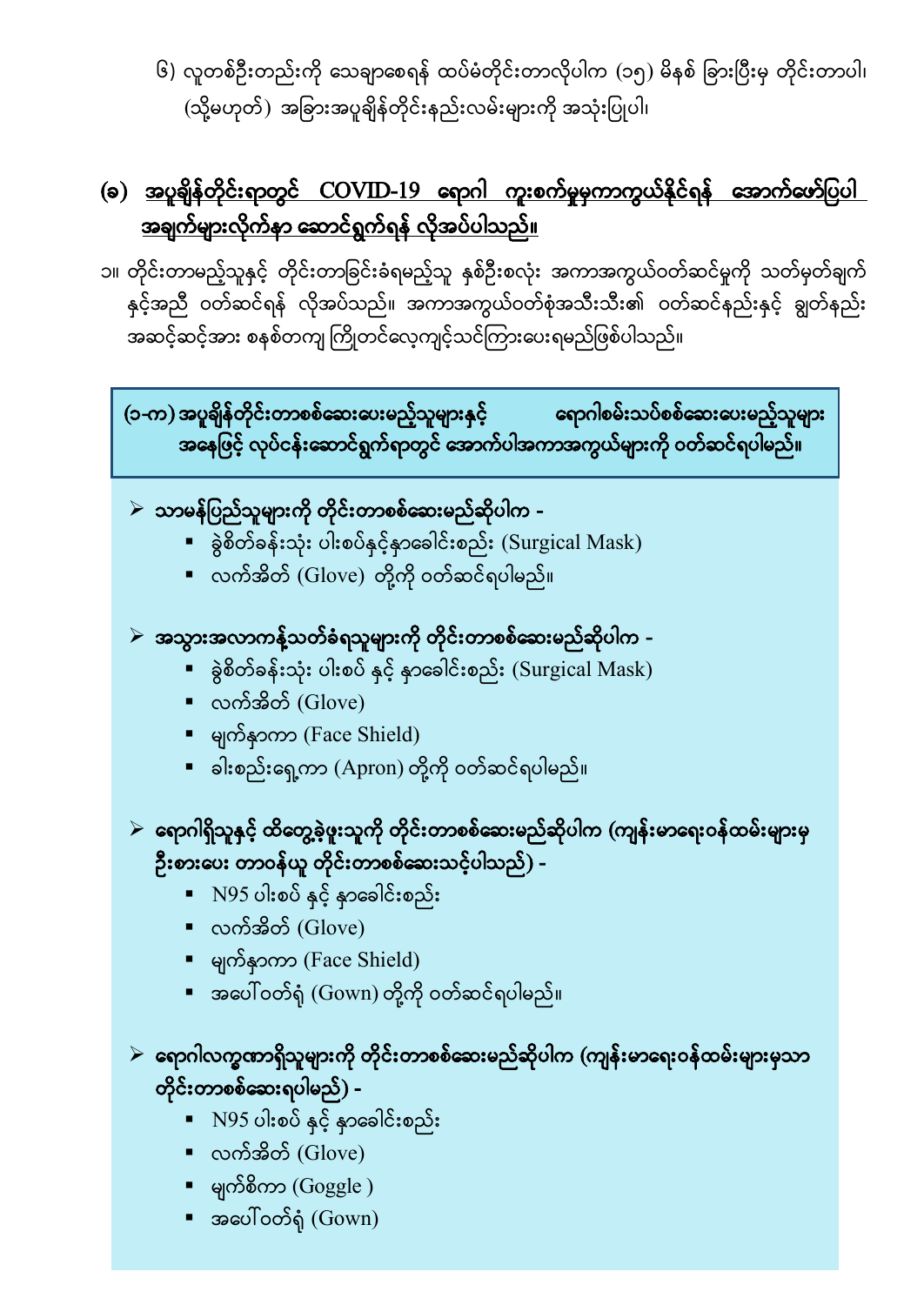- $\bullet$  ခါးစည်းရှေ့ကာ (Apron)
- = ဖိနပ်ကာ (Foot Cover) တို့ကို ဝတ်ဆင်ရပါမည်။
- $\triangleright$  ရောဂါပိုးရှိသည်ဟု အတည်ပြုထားသော လူနာများကို တိုင်းတာစစ်ဆေးမည်ဆိုပါက (ကျန်းမာရေးဝန်ထမ်းများမှ တိုင်းတာစစ်ဆေးပါ )-
	- ကူးစက်ရောဂါကာကွယ်ရေးဝတ်စုံ အပြည့်အစုံ (Full PPE ) ဝတ်ဆင်ရပါမည်။

(၁-ခ) အပူချိန်တိုင်းတာခြင်း တစ်မျိုးတည်းကိုသာ ခံယူရမည့်သူများအနေဖြင့် မိမိထံမှ ကား<br>အခြားသူများထံသို့ ရောဂါပိုး ကူးစက်ခြင်းကို ကာကွယ်နိုင်ရန်အောက်ပါ အကာအကွယ် များကို ဝတ်ဆင်ထားရပါမည်။ (ထိတွေမှု ခန့်မှန်းကြာမြင့်ချိန် - (၁၅) မိနစ်နှင့်အောက်)

- $\blacktriangleright$ ာဘမန်ပြည်သူများနှင့် အသွားအလာကန့်သတ်ခြင်းခံရသူများ ဖြစ်ပါက -
	- အဝတ် ပါးစပ်နှင့်နှာခေါင်းစည်း(Cloth Mask) (သို့မဟုတ်) ခွဲစိတ်ခန်းသုံး ပါးစပ်နှင့် နှာခေါင်းစည်း (Surgical Mask) ဝတ်ဆင်ထားသင့်ပါသည်။
- $\triangleright$  ရောဂါရှိသူနှင့် ထိတွေ့ခဲ့ဖူးသူများ၊ ရောဂါလက္ခဏာရှိသူများနှင့် ရောဂါပိုးရှိသည်ဟု အတည်ပြုထားသောလူနာများ ဖြစ်ပါက -
	- ခွဲစိတ်ခန်းသုံး ပါးစပ်နှင့်နှာခေါင်းစည်း (Surgical Mask) ကိုသာ ဝတ်ဆင်ရပါမည်။

(၁-ဂ) အပူချိန်တိုင်းတာခြင်းသာမက ရောဂါစမ်းသပ်စစ်ဆေးခြင်းကိုပါ လာရောက်ခံယူမည့် သူများအနေနှင့် အောက်ပါအကာအကွယ်များကို ဝတ်ဆင်ထားရမည်။  $\left($ ကိတွေမှု ခန့်မှန်းကြာမြင့်ချိန်  $\left($ ၁၅ $\right)$  မိနစ်နှင့်အထက် $\left)$ 

 $\triangleright$ ာသာမန်ပြည်သူများနှင့် အသွားအလာကန့်သတ်ခံရသူများ ဖြစ်ပါက –

- အဝတ် ပါးစပ်နှင့်နှာခေါင်းစည်း(Cloth Mask) (သို့မဟုတ်) ခွဲစိတ်ခန်းသုံး ပါးစပ်နှင့် နှာခေါင်းစည်း (Surgical Mask) ဝတ်ဆင်ထားသင့်ပါသည်။
- $\triangleright$  ရောဂါရှိသူနှင့် ထိတွေ့ခဲ့ဖူးသူများ၊ ရောဂါလက္ခဏာရှိသူများနှင့် ရောဂါပိုးရှိသည်ဟု <mark>အတည်ပြုထားသောလူနာများဖြစ်ပါက -</mark>
	- နွဲစိတ်ခန်းသုံး ပါးစပ်နှင့်နှာခေါင်းစည်း (Surgical Mask) ကိုသာ ဝတ်ဆင်ရပါမည်။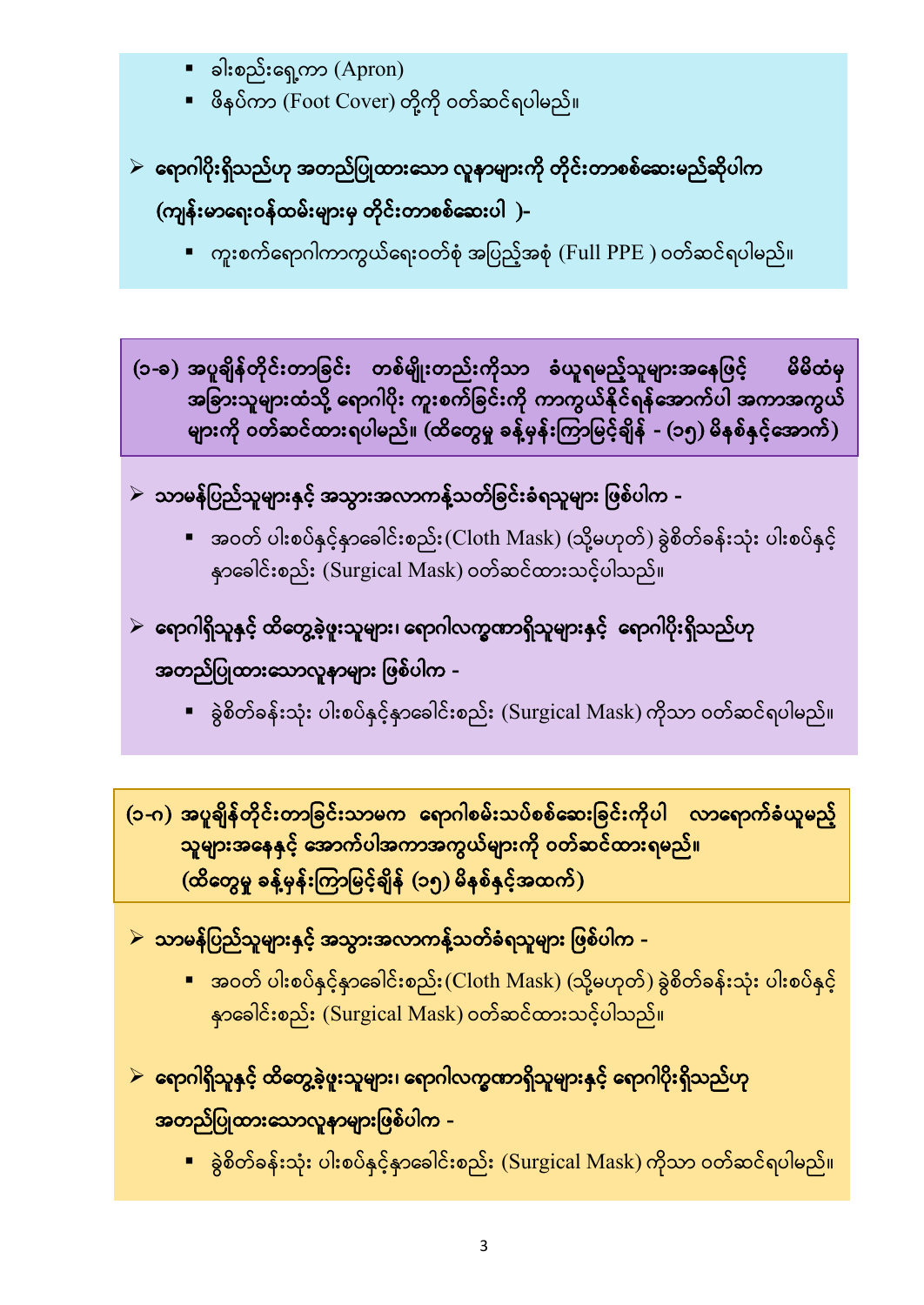

## (မျက်နှာချင်းဆိုင်၍ (လုံးဝ) မတိုင်းရပါ။)

- ၂။ တိုင်းတာမည့်သူနှင့် အတိုင်းခံရမည့်သူသည် လက်တဆန့် (၃) ပေဝန်းကျင် ကွာဝေးရမည်ဖြစ်ပြီး မျက်စောင်းထိုး အနေအထား (၄၅ $^{\circ})$  (သို့မဟုတ်) ဘေးစောင်းအနေအထား (၉၀ $^{\circ})$   $\lceil$
- ၁။ တိုင်းတာမည့်သူသည် အပူချိန်တိုင်းကိရိယာကို ညာဘက်လက်ဖြင့်ကိုင်၍ တိုင်းတာခံရမည့်သူ၏ -<br>ညာဖက်ခြမ်းတွင် နေရာယူပါ။ (ဘယ်လက်ဖြင့်တိုင်းလျှင် ဘယ်ဖက်ခြမ်းတွင်နေရာယူပါ။)
- (ဂ) <u>စနစ်တကျ အပူချိန်တိုင်းတာရန်အတွက် -</u>